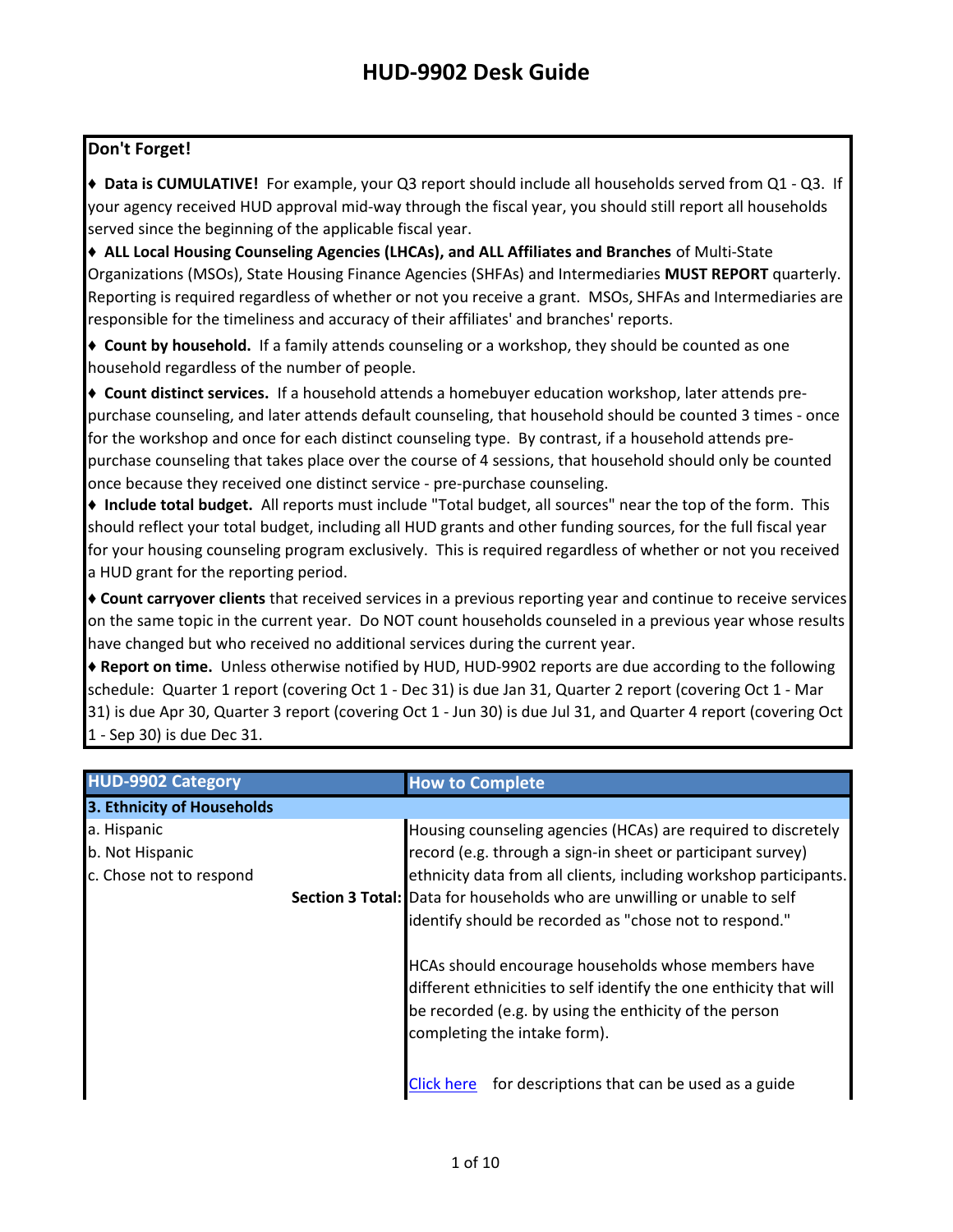| <b>HUD-9902 Category</b>                                                                                      | <b>How to Complete</b>                                                                                                   |
|---------------------------------------------------------------------------------------------------------------|--------------------------------------------------------------------------------------------------------------------------|
|                                                                                                               | for self identification. See bottom of p 6.                                                                              |
|                                                                                                               |                                                                                                                          |
|                                                                                                               | Tip: This total should be the same as the totals for Secs 4, 5, 6,                                                       |
|                                                                                                               | and 7, and the same as the total of Secs $8 + 9$ .                                                                       |
| 4. Race of Households                                                                                         |                                                                                                                          |
| <b>Single Race</b>                                                                                            | HCAs are required to discretely record (e.g. through a sign-in                                                           |
| a. American Indian/Alaskan Native                                                                             | sheet or participant survey) race data from all clients,                                                                 |
| b. Asian                                                                                                      | including workshop participants. Data for households who are                                                             |
| c. Black or African American                                                                                  | unwilling or unable to self identify should be recorded as                                                               |
| d. Native Hawaiian or Other Pacific Islander                                                                  | "chose not to respond."                                                                                                  |
| e. White                                                                                                      |                                                                                                                          |
| <b>Multi-Race</b>                                                                                             | HCAs should encourage households whose members have                                                                      |
| f. American Indian or Alaska Native and                                                                       | different races to self identify the one race that will be                                                               |
| White                                                                                                         | recorded (e.g. by using the race of the person completing the                                                            |
| g. Asian and White                                                                                            | intake form).                                                                                                            |
| h. Black or African American and White                                                                        | Click here for descriptions that can be used as a guide                                                                  |
| i. American Indian or Alaska Native and Black for self identification. See top of p 7.<br>or African American |                                                                                                                          |
| j. Other multiple race                                                                                        |                                                                                                                          |
| k. Chose not to respond                                                                                       | Tip: This total should be the same as the totals for Secs 3, 5, 6,<br>and 7, and the same as the total of Secs $8 + 9$ . |
| <b>Section 4 Total:</b>                                                                                       |                                                                                                                          |
| 5. Income Levels                                                                                              |                                                                                                                          |
| a. < 30% of Area Median Income (AMI)                                                                          | HCAs are required to discretely record (e.g. through a sign-in                                                           |
| b. 30 - 49% of AMI                                                                                            | sheet or participant survey) income data from all clients,                                                               |
| c. 50 - 79% of AMI                                                                                            | including workshop participants. Data for households who are                                                             |
| d. 80 - 100% of AMI                                                                                           | unwilling or unable to self identify should be recorded as                                                               |
| e. > 100% AMI                                                                                                 | "chose not to respond."                                                                                                  |
| f. Chose not to respond                                                                                       |                                                                                                                          |
|                                                                                                               | Section 5 Total: Click here for AMI data by geographic area and family size.                                             |
|                                                                                                               | Click here<br>for instructions on how to use the AMI data. See                                                           |
|                                                                                                               | slides 33 - 35.                                                                                                          |
|                                                                                                               |                                                                                                                          |
|                                                                                                               | Tip: This total should be the same as the totals for Secs 3, 4, 6,                                                       |
|                                                                                                               | and 7, and the same as the total of Secs $8 + 9$ .                                                                       |
| <b>6. Rural Area Status</b>                                                                                   |                                                                                                                          |
| a. Household lives in a rural area                                                                            | HCAs are required to discretely record (e.g. through a sign-in                                                           |
| b. Household does not live in a rural area                                                                    | sheet or participant survey) rural area status from all clients,                                                         |
| c. Chose not to respond                                                                                       | including workshop participants. Data for households who are                                                             |
| <b>Section 6 Total:</b>                                                                                       | unwilling or unable to self identify should be recorded as                                                               |
|                                                                                                               | "chose not to respond."                                                                                                  |
|                                                                                                               |                                                                                                                          |
|                                                                                                               | for USDA's Income and Property Eligibility<br><b>Click here</b>                                                          |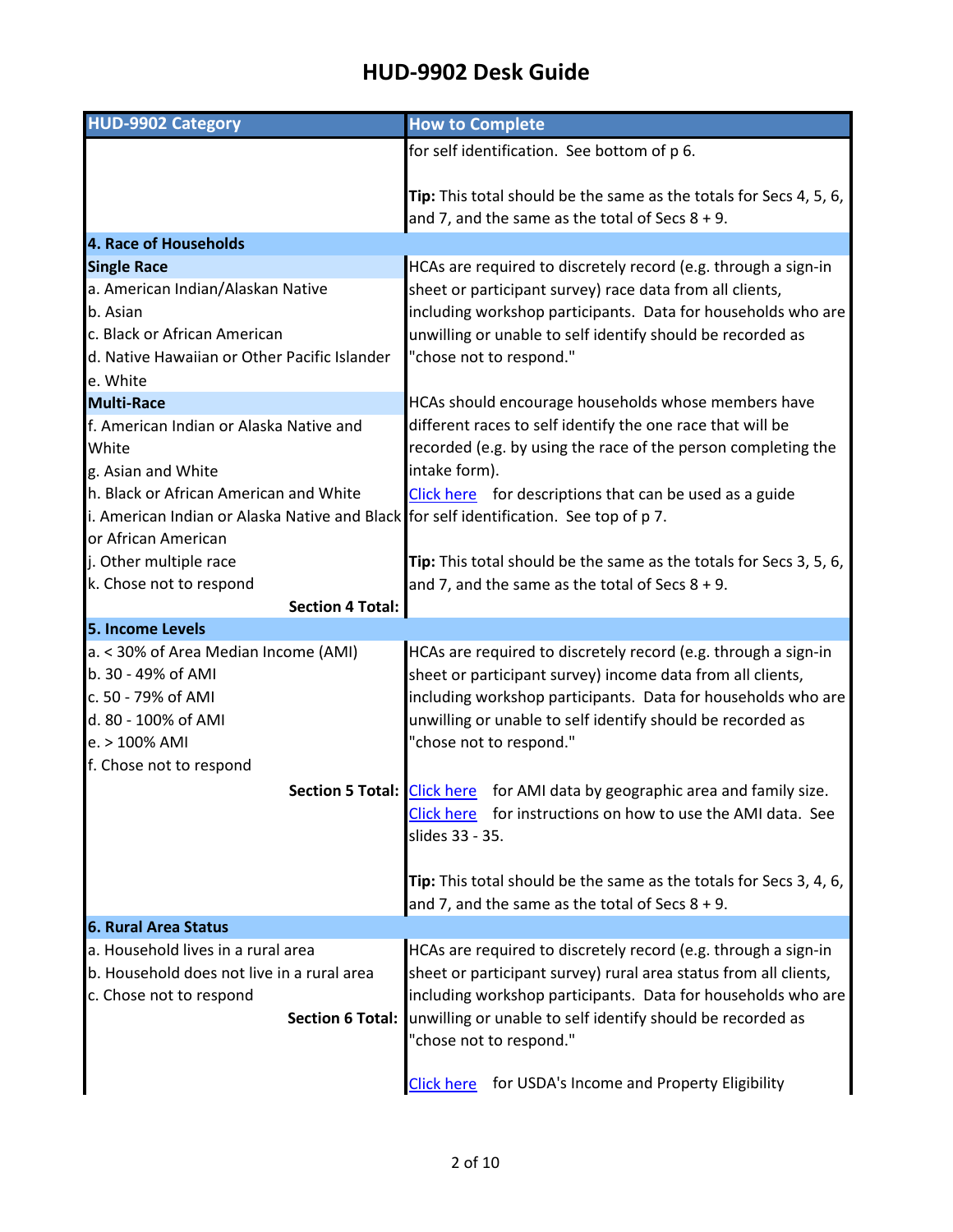| <b>HUD-9902 Category</b>                                                                                                                                                                            | <b>How to Complete</b>                                                                                                                                                                                                                                                                                                                               |
|-----------------------------------------------------------------------------------------------------------------------------------------------------------------------------------------------------|------------------------------------------------------------------------------------------------------------------------------------------------------------------------------------------------------------------------------------------------------------------------------------------------------------------------------------------------------|
|                                                                                                                                                                                                     | website. Select "Single Family Housing" under Property<br>Eligiblility on the left side of the screen for a search tool for<br>determining rural area status by address. This can be used as<br>a guide for determining whether or not a household lives in a<br>rural area.<br>Tip: This total should be the same as the totals for Secs 3, 4, 5,   |
|                                                                                                                                                                                                     | and 7, and the same as the total of Secs $8 + 9$ .                                                                                                                                                                                                                                                                                                   |
| 7. Limited English Proficiency Status                                                                                                                                                               |                                                                                                                                                                                                                                                                                                                                                      |
| a. Household is Limited English Proficient<br>c. Chose not to respond                                                                                                                               | HCAs are required to discretely record (e.g. through a sign-in<br>b. Household is not Limited English Proficient sheet or participant survey) LEP status from all clients,<br>including workshop participants. Data for households who are<br>Section 7 Total: unwilling or unable to self identify should be recorded as<br>"chose not to respond." |
|                                                                                                                                                                                                     | Individuals who do not speak English as their primary language<br>and who have a limited ability to read, speak, write, or<br>understand English can be LEP. These individuals may be<br>entitled language assistance with respect to a particular type<br>or service, benefit, or encounter.                                                        |
|                                                                                                                                                                                                     | Click here for additional information on LEP.                                                                                                                                                                                                                                                                                                        |
|                                                                                                                                                                                                     | Tip: This total should be the same as the totals for Secs 3, 4, 5,<br>and 6, and the same as the total of Secs $8 + 9$ .                                                                                                                                                                                                                             |
| 8. Households Receiving Group Education                                                                                                                                                             |                                                                                                                                                                                                                                                                                                                                                      |
| by Purpose                                                                                                                                                                                          |                                                                                                                                                                                                                                                                                                                                                      |
| a. Completed financial literacy workshop,<br>including home affordability, budgeting and<br>understanding use of credit<br>b. Completed predatory lending, loan scam                                | Education differs from counseling in that it is usually<br>conducted in a group setting and is not tailored to the unique<br>circumstances of the individual.                                                                                                                                                                                        |
| or other fraud prevention workshop<br>c. Completed fair housing workshop<br>d. Completed homelessness prevention<br>workshop<br>e. Completed rental workshop<br>f. Completed pre-purchase homebuyer | To be recorded in this section, a household must have<br>received group education services meeting the requirements<br>outlined in HUD Handbook 7610.1. Marketing and outreach<br>activities such as fliers mailed or calls made should not be<br>recorded.                                                                                          |
| education workshop<br>g. Completed non-delinquency post-<br>purchase workshop, including home<br>maintenance and/or financial management                                                            | Internet education administered by participating HCAs or<br>accessed by households through the actions of participating<br>HCAs may also be recorded in this section.                                                                                                                                                                                |
| for homeowners                                                                                                                                                                                      | If one workshop covers multple topics (e.g. homebuyer                                                                                                                                                                                                                                                                                                |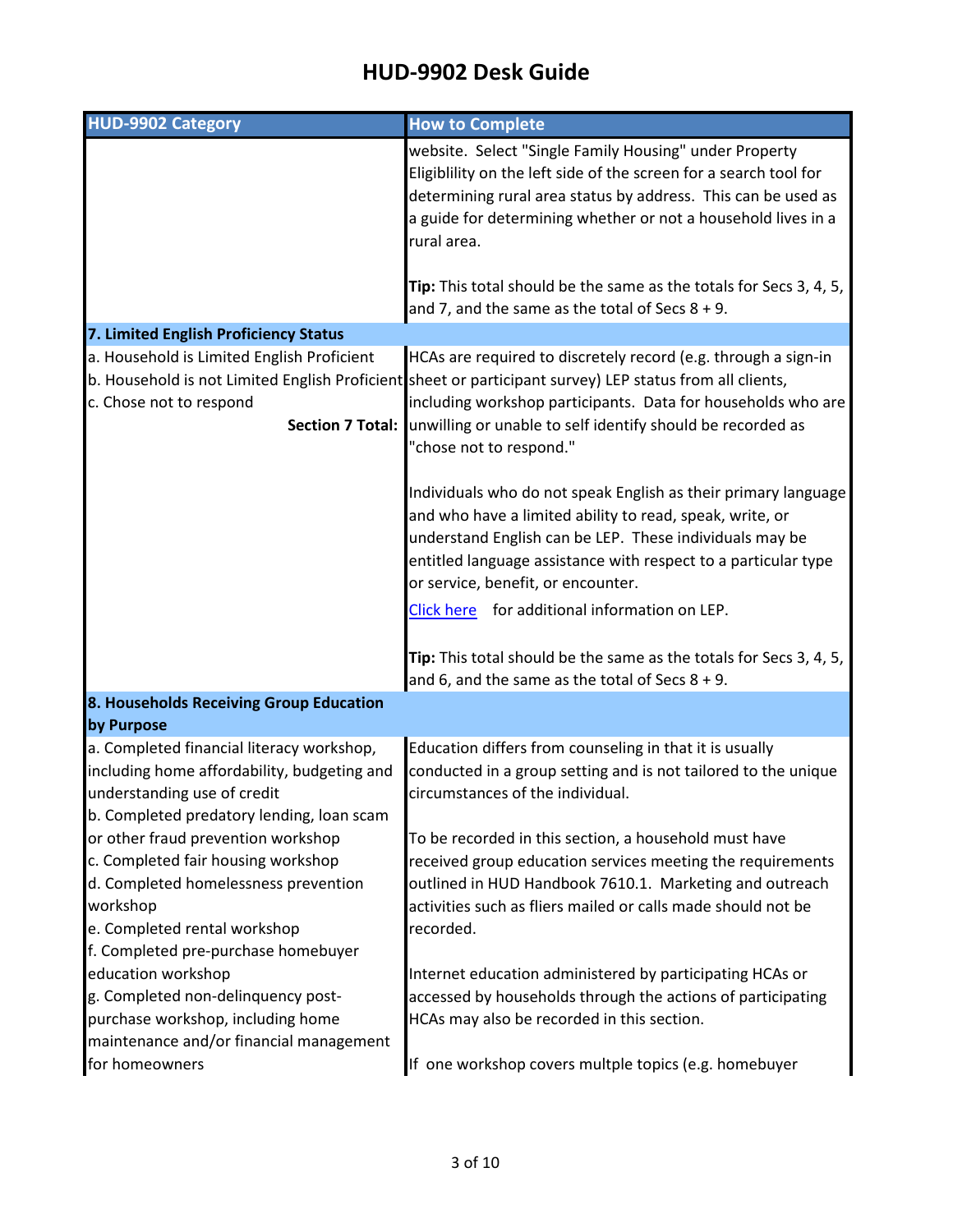#### **HUD-9902 Desk Guide** JJUZ DUJN UMIUC

| <b>HUD-9902 Category</b>                                                                             | <b>How to Complete</b>                                                                                                                                                                                                                                             |
|------------------------------------------------------------------------------------------------------|--------------------------------------------------------------------------------------------------------------------------------------------------------------------------------------------------------------------------------------------------------------------|
| h. Completed resolving or preventing<br>mortgage delinquency workshop<br>i. Completed other workshop | education, fair housing and predatory lending), choose the<br>predominant subject of the workshop for reporting in this<br>section. Do not count the same workshop multiple times even<br>Section 8 Total: if it covers more than one topic.                       |
|                                                                                                      | Click here for HUD's requirements for group education<br>services.<br>See paragraph 1-4 item G on p 3 for HUD's<br>definition of education services and paragraph 5-8 on p 49 for<br>group education file requirements                                             |
|                                                                                                      | Tip: This total plus the Sec 9 total should be the same as the<br>totals for Secs 3, 4, 5, 6, and 7.                                                                                                                                                               |
| 9. Households Receiving One-on-One                                                                   |                                                                                                                                                                                                                                                                    |
| <b>Counseling by Purpose</b>                                                                         |                                                                                                                                                                                                                                                                    |
| a. Homeless Assistance<br>b. Rental Topics                                                           | Counseling goes beyond group education, addresses unique<br>circumstances, is more rigorous, and involves one-on-one and                                                                                                                                           |
| c. Prepurchase/Homebuying                                                                            | longer-term relationships.                                                                                                                                                                                                                                         |
| d. Home Maintenance and Financial                                                                    |                                                                                                                                                                                                                                                                    |
| Management for Homeowners (Non-                                                                      | To be recorded in this section, a household must have                                                                                                                                                                                                              |
| Delinquency Post-Purchase)                                                                           | received counseling services meeting the requirements                                                                                                                                                                                                              |
| e. Reverse Mortgage                                                                                  | outlined in HUD Handbook 7610.1. Marketing and outreach                                                                                                                                                                                                            |
| f. Resolving or Preventing Mortgage                                                                  | activities such as fliers mailed or calls made should not be                                                                                                                                                                                                       |
| Delinquency or Default                                                                               | recorded.                                                                                                                                                                                                                                                          |
| <b>Section 9 Total:</b>                                                                              |                                                                                                                                                                                                                                                                    |
|                                                                                                      | Click here for HUD's requirements for counseling services.<br>See paragraph 3-5 on pp 21-23 for the minimum requirements<br>a housing counselor must perform and document for a client<br>to be classified as counseled under HUD's housing counseling<br>program. |
| Households Served Sections 8 and 9 Total: the totals for Secs 3, 4, 5, 6, and 7.                     | Tip: The Sec 9 total plus the Sec 8 total should be the same as                                                                                                                                                                                                    |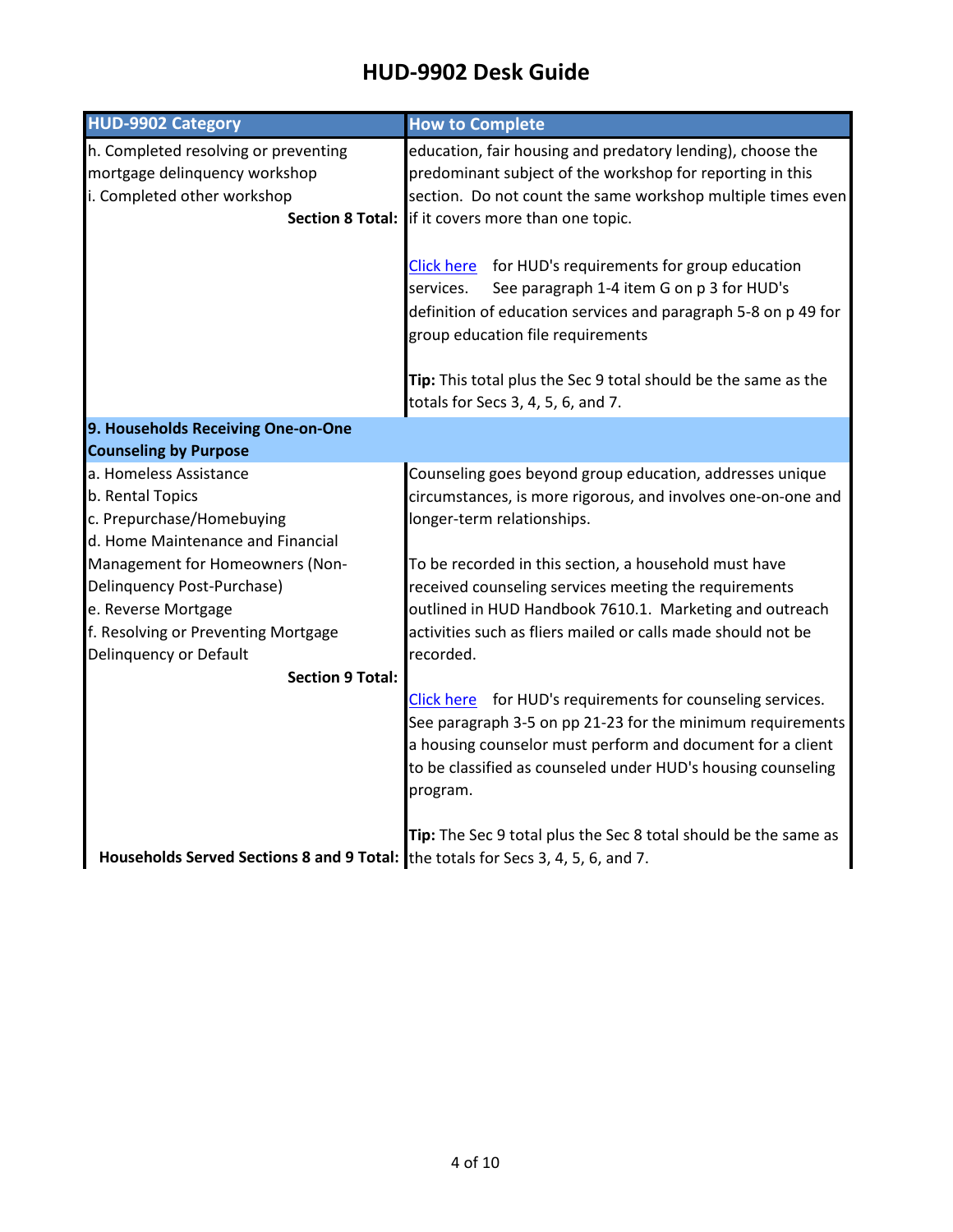| <b>HUD-9902 Category</b>                                                                             | <b>How to Complete</b>                                                                                                                                                                                                                                                                                                             |
|------------------------------------------------------------------------------------------------------|------------------------------------------------------------------------------------------------------------------------------------------------------------------------------------------------------------------------------------------------------------------------------------------------------------------------------------|
| 10. Impact and Scope of One-on-One<br><b>Counseling Services</b>                                     | This section is used to report the impact and scope of the one-<br>on-one counseling services reported in Sec 9.                                                                                                                                                                                                                   |
|                                                                                                      | The following section provides examples of households who<br>could be counted in each category. However, the examples<br>provided are NOT intended to be exhaustive. Counselors will<br>need to use their best judgment when deciding what<br>constitutes an impact, and the client file should support the<br>impact(s) reported. |
|                                                                                                      | Select as many impacts that apply to the households receiving<br>one-on-one counseling during the reporting period.<br>Households may be reported in multiple categories or not at<br>all depending on the impact and scope of the counseling<br>services provided.                                                                |
|                                                                                                      | Do not record impacts for clients who attended only a group<br>session with no one-on-one counseling.                                                                                                                                                                                                                              |
|                                                                                                      | Categories a - f can apply to all one-on-one service types, and<br>categories g - m each apply to a specific service type.                                                                                                                                                                                                         |
| a. Households that received one-on-one<br>counseling that also received group<br>education services. | Count households that received both one-on-one counseling<br>and group education.                                                                                                                                                                                                                                                  |
|                                                                                                      | Tip: These households should be recorded once in Sec 8 for<br>the workshop and once in Sec 9 for the counseling. Their<br>demographic information should be recorded in sections 3 - 7<br>twice - once for each unique service (the workshop and the<br>counseling).                                                               |
|                                                                                                      | Tip: The number in this category should be less than or equal<br>to the Sec 9 total.                                                                                                                                                                                                                                               |
|                                                                                                      | Tip: If the household attended a group session first, this<br>outcome may be recorded at the time of the one-on-one<br>counseling session. I.e. The counselor would not need to wait<br>until follow-up to know and report this outcome.                                                                                           |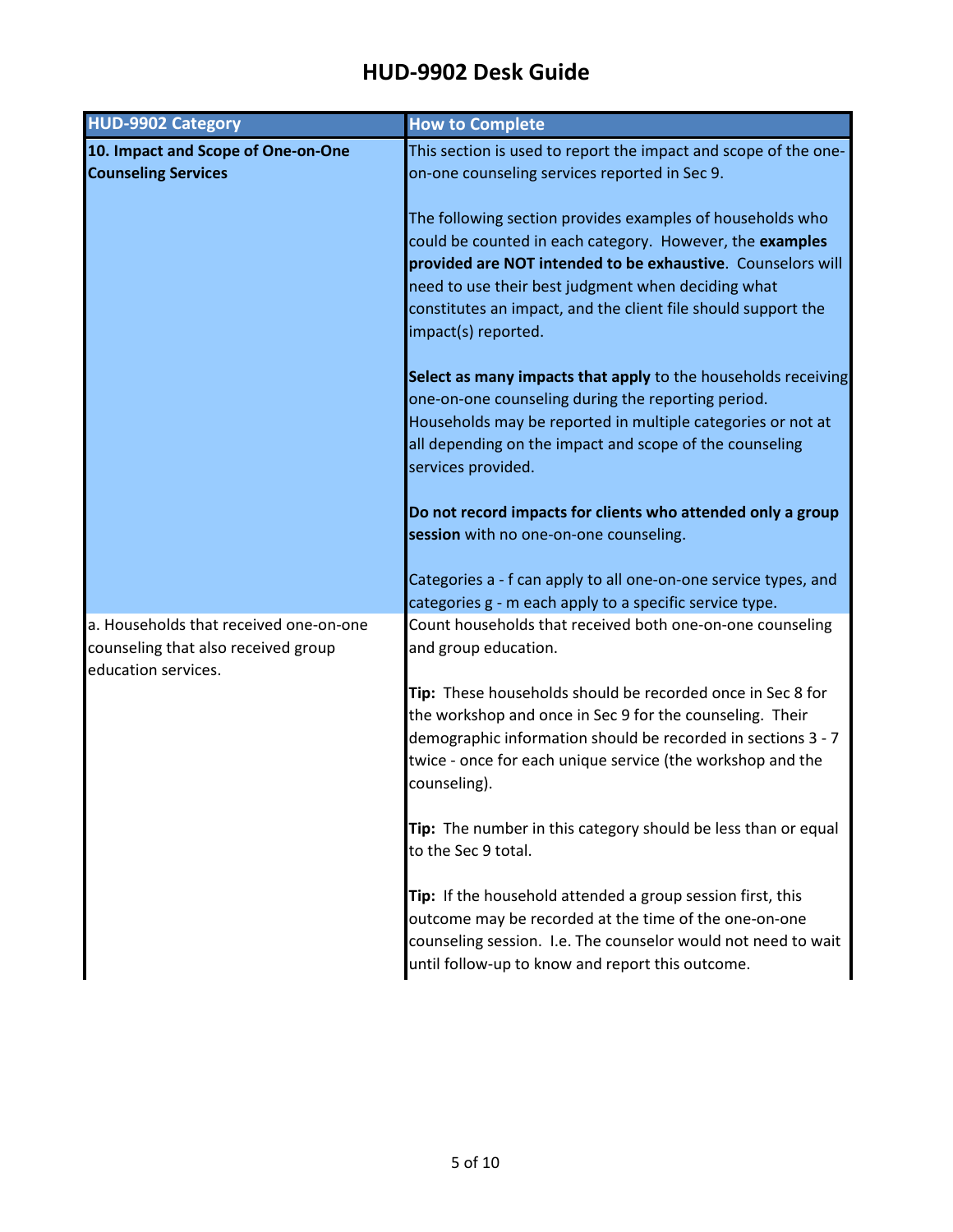| <b>HUD-9902 Category</b>                        | <b>How to Complete</b>                                                 |
|-------------------------------------------------|------------------------------------------------------------------------|
| b. Households that received information on      | Examples of households who should be recorded in this                  |
| fair housing, fair lending and/or accessibility | category include but are not limited to those who:                     |
| rights.                                         | . Were assisted with filing a fair housing complaint                   |
|                                                 | . Were counseled and referred to a legal aid agency for fair           |
|                                                 | housing assistance                                                     |
|                                                 | . Received one-on-one counseling and also attend a fair                |
|                                                 | housing workshop                                                       |
|                                                 | • Received information on discriminatory housing and                   |
|                                                 | mortgage lending practices and the rights and remedies                 |
|                                                 | available under federal, state and local laws                          |
|                                                 | . Recieved mobility counseling to help move to housing not             |
|                                                 | located in areas of poverty concentration or minority<br>concentration |
|                                                 | • Received information about housing opportunities in areas            |
|                                                 | that provide community assets such as good schools, health             |
|                                                 | care, transportation and retail opportunities                          |
|                                                 |                                                                        |
|                                                 | Tip: The number in this category should be less than or equal          |
|                                                 | to the Sec 9 total.                                                    |
|                                                 |                                                                        |
|                                                 | Tip: If fair housing information is provided during a counseling       |
|                                                 | session, this outcome may be recorded at the time of the one-          |
|                                                 | on-one counseling session. I.e. The counselor would not need           |
|                                                 | to wait until follow-up to know and report this outcome.               |
| c. Households for whom counselor                | Count all households with whom the counselor developed a               |
| developed a sustainable household budget        | budget. Counselors do not have to verify that the household            |
| through the provision of financial              | actually implements and sustains the budget. By sustainable,           |
| management and/or budget services.              | HUD means a realistic and do-able budget for that household.           |
|                                                 | HUD expects this impact will apply to nearly all one-on-one            |
|                                                 | counseling clients because the HUD Housing Counseling                  |
|                                                 | Handbook requires establishment of a household budget that             |
|                                                 | the client can afford.                                                 |
|                                                 |                                                                        |
|                                                 | Tip: The number in this category should be less than or equal          |
|                                                 | to the Sec 9 total.                                                    |
|                                                 |                                                                        |
|                                                 | Tip: If the budget is developed during a counseling session,           |
|                                                 | this outcome may be recorded at the time of the one-on-one             |
|                                                 | counseling session. I.e. The counselor would not need to wait          |
|                                                 | until follow-up to know and report this outcome.                       |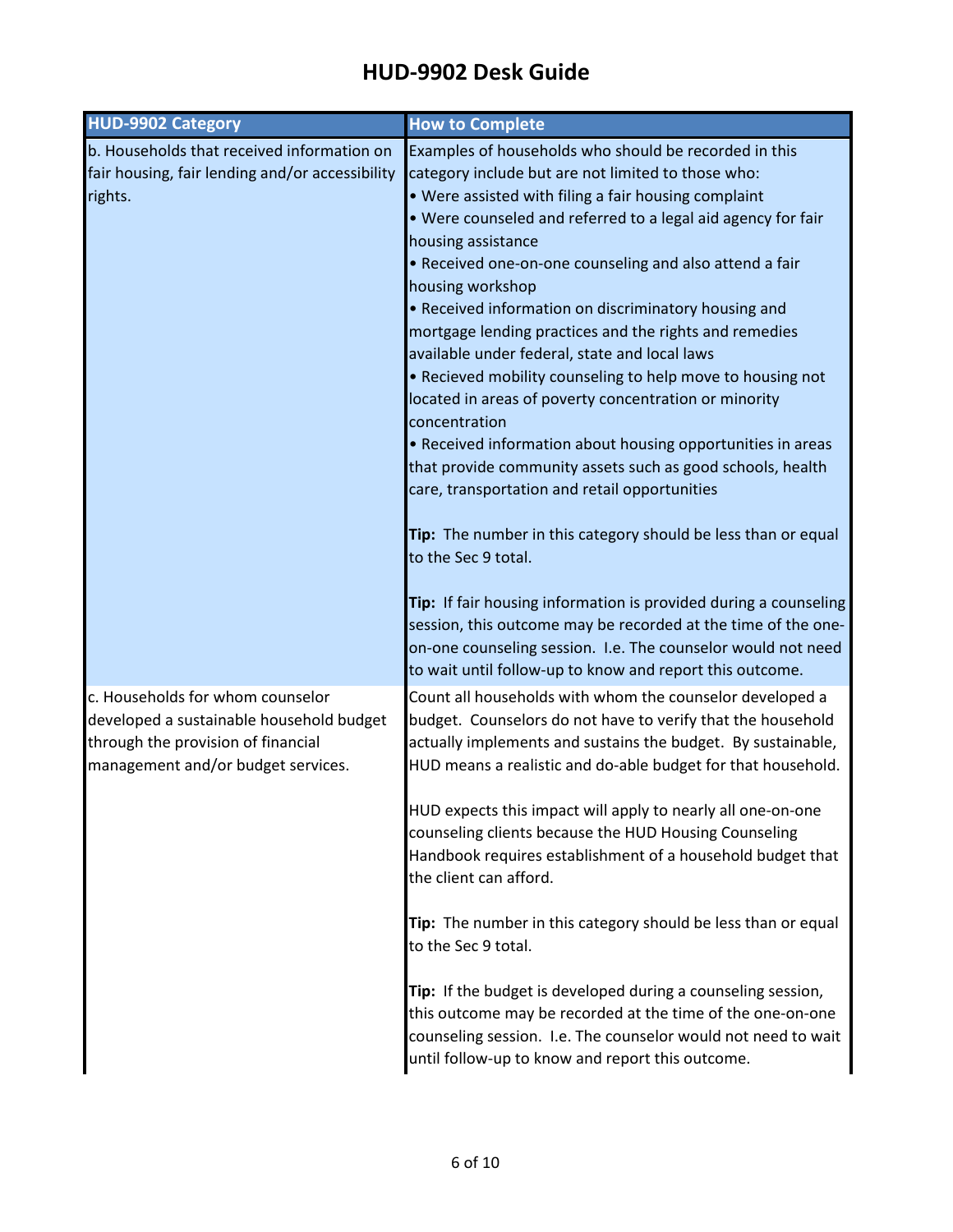| <b>HUD-9902 Category</b>                                                                                                                                                                                                           | <b>How to Complete</b>                                                                                                                                                                                                                                                                                                                                                                                                                                                                                                                                                                                                                                                                                                                |
|------------------------------------------------------------------------------------------------------------------------------------------------------------------------------------------------------------------------------------|---------------------------------------------------------------------------------------------------------------------------------------------------------------------------------------------------------------------------------------------------------------------------------------------------------------------------------------------------------------------------------------------------------------------------------------------------------------------------------------------------------------------------------------------------------------------------------------------------------------------------------------------------------------------------------------------------------------------------------------|
| d. Households that improved their financial<br>capacity (e.g. increased discretionary<br>income, decreased debt load, increased<br>savings, increased credit score) after<br>receiving Housing Counseling Services.                | Examples of households who should be recorded in this<br>category include but are not limited to those who:<br>• Increased their discretionary income by obtaining higher<br>wage employment or decreasing housing payments to free up<br>income for other expenses<br>• Decreased debt load by paying down debts or consolidating<br>them for lower payments<br>. Increased savings by making changes to their budget or<br>obtaining an individual development account<br>. Increased credit score by making changes to credit habits or<br>correcting errors on credit reports<br>Tip: The number in this category should be less than or equal<br>to the Sec 9 total.<br>Tip: This impact should be determined through follow-up. |
| e. Households that gained access to<br>resources to help them improve their<br>housing situation (e.g. down payment<br>assistance, rental assistance, utility<br>assistance, etc.) after receiving Housing<br>Counseling Services. | To record a household in this category, at a minimum the<br>counselor must provide referral to a resource or assist with an<br>application for a resource AND confirm the household<br>applied for the resource. HCAs do not have to obtain proof<br>that the household actually received the resource. Simply<br>providing the household a flyer or referring them to another<br>entity is not adequate.                                                                                                                                                                                                                                                                                                                             |
|                                                                                                                                                                                                                                    | Examples of households who should be recorded in this<br>category include but are not limited to those who:<br>• Applied for down payment, rental, and/or utility assistance<br>· Entered a lease purchase program<br>• Applied to refinance into a lower interest rate mortgage<br>• Received a home equity or home improvement loan or other<br>home repair assistance<br>• Received weatherization assistance<br>. Were homeless and obtained emergency shelter,<br>transitional housing, or permanent housing<br>Tip: The number in this category should be less than or equal                                                                                                                                                    |
|                                                                                                                                                                                                                                    | to the Sec 9 total.<br>Tip: This impact should be determined through follow-up.                                                                                                                                                                                                                                                                                                                                                                                                                                                                                                                                                                                                                                                       |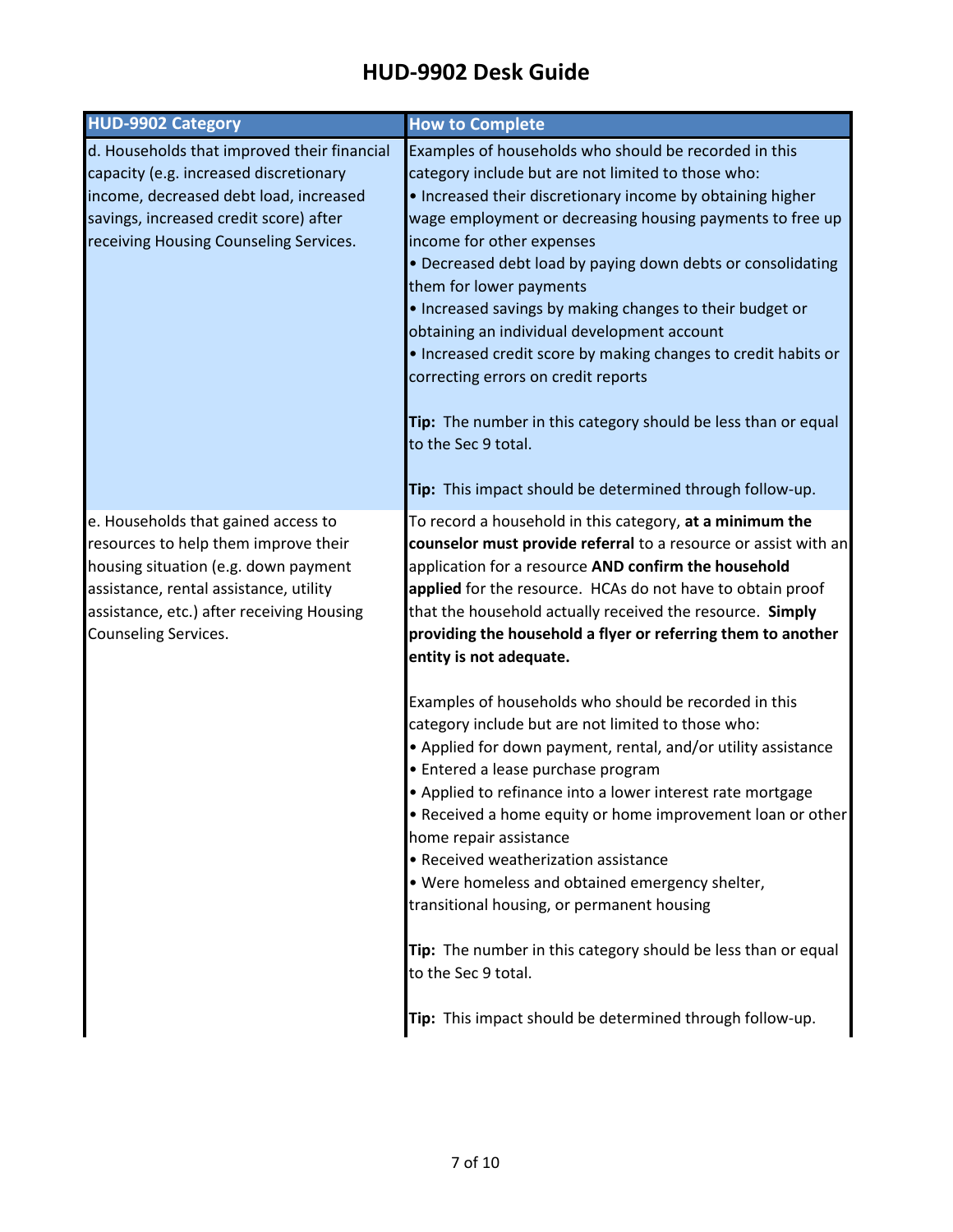| <b>HUD-9902 Category</b>                   | <b>How to Complete</b>                                                                                        |
|--------------------------------------------|---------------------------------------------------------------------------------------------------------------|
| f. Households that gained access to non-   | To record a household in this category, at a minimum the                                                      |
| housing resources (e.g. social service     | counselor must provide referral to a resource or assist with an                                               |
|                                            | programs, legal services, public benefits such application for a resource AND confirm the client applied for  |
| as Social Security or Medicaid, etc) after | the resource. HCAs do not have to obtain proof that the client                                                |
| receiving Housing Counseling Services.     | actually received the resource. Simply providing the client a                                                 |
|                                            | flyer or referring them to another entity is not adequate.                                                    |
|                                            |                                                                                                               |
|                                            | Examples of households who should be recorded in this                                                         |
|                                            | category include but are not limited to clients who:                                                          |
|                                            | • Entered a debt management plan                                                                              |
|                                            | · Obtained an individual development account<br>• Applied for Medicaid benefits                               |
|                                            | . Were referred for legal assistance and received legal services                                              |
|                                            | • Applied for non-housing emergency assistance such as food                                                   |
|                                            | or clothing                                                                                                   |
|                                            |                                                                                                               |
|                                            | Tip: The number in this category should be less than or equal                                                 |
|                                            | to the Sec 9 total.                                                                                           |
|                                            |                                                                                                               |
|                                            | Tip: This impact should be determined through follow-up.                                                      |
| g. Homeless or potentially homeless        | Examples of Homeless Assistance Counseling clients who                                                        |
| households that obtained temporary or      | should be recorded in this category include but are not limited                                               |
| permanent housing after receiving Housing  | to those who:                                                                                                 |
| Counseling Services.                       | • Occupied emergency shelter                                                                                  |
|                                            | • Occupied transitional housing                                                                               |
|                                            | • Occupied permanent housing with rental assistance<br>• Occupied permanent housing without rental assistance |
|                                            |                                                                                                               |
|                                            | Tip: The number in this category should be less than or equal                                                 |
|                                            | to the number reported in Sec 9a.                                                                             |
|                                            |                                                                                                               |
|                                            | Tip: This impact should be determined through follow-up.                                                      |
| h. Households that received rental         | Examples of Rental Counseling clients who should be recorded                                                  |
| counseling and avoided eviction after      | in this category include but are not limited to clients who:                                                  |
| receiving Housing Counseling Services.     | · Obtained temporary rental relief                                                                            |
|                                            | • Were referred to a legal aid agency for assistance with                                                     |
|                                            | eviction and successfully avoided eviction                                                                    |
|                                            | Tip: The number in this category should be less than or equal                                                 |
|                                            | to the number reported in Sec 9b.                                                                             |
|                                            |                                                                                                               |
|                                            | Tip: This impact should be determined through follow-up.                                                      |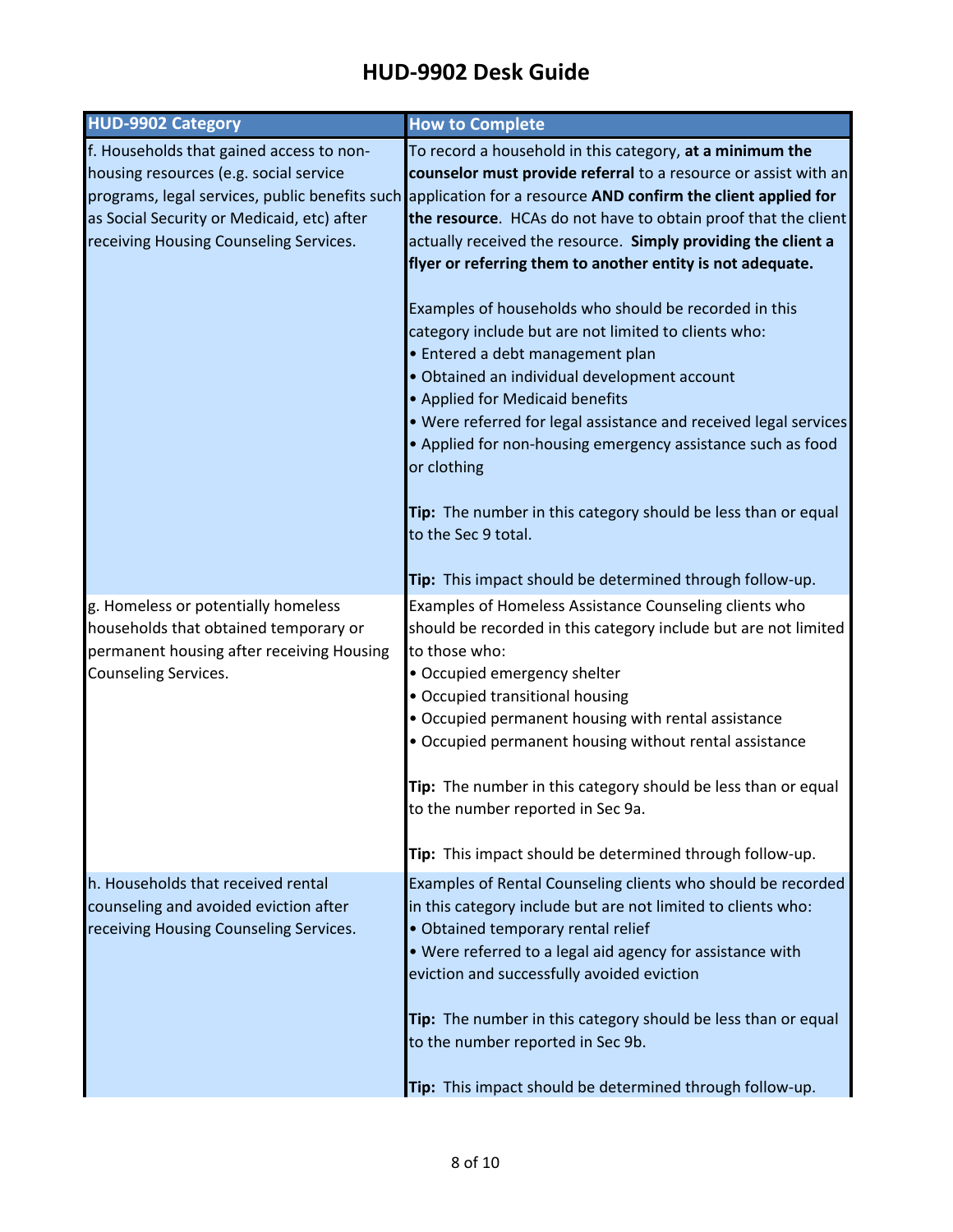| <b>HUD-9902 Category</b>                                                                                                  | <b>How to Complete</b>                                                                                                                                              |
|---------------------------------------------------------------------------------------------------------------------------|---------------------------------------------------------------------------------------------------------------------------------------------------------------------|
|                                                                                                                           | i. Households that received rental counseling Examples of Rental Counseling clients who should be recorded                                                          |
| and improved living conditions after                                                                                      | in this category include but are not limited to clients who:                                                                                                        |
| receiving Housing Counseling Services.                                                                                    | • Obtained HUD or other rental housing subsidy                                                                                                                      |
|                                                                                                                           | • Found alternative rental housing                                                                                                                                  |
|                                                                                                                           | • Resolved issue in current tenancy                                                                                                                                 |
|                                                                                                                           | • Brought utilities current                                                                                                                                         |
|                                                                                                                           | • Resolved a security deposit dispute                                                                                                                               |
|                                                                                                                           | • Have a disability and obtained housing with accessibility<br>features                                                                                             |
|                                                                                                                           | Tip: The number in this category should be less than or equal<br>to the number reported in Sec 9b.                                                                  |
|                                                                                                                           | Tip: This impact should be determined through follow-up.                                                                                                            |
| j. Households that received<br>prepurchase/homebuying counseling and<br>purchased housing after receiving Housing         | Count all Pre-Purchase Counseling clients that purchased<br>housing after receiving counseling.                                                                     |
| <b>Counseling Services.</b>                                                                                               | Tip: The number in this category should be less than or equal<br>to the number reported in Sec 9c.                                                                  |
|                                                                                                                           | Tip: This impact should be determined through follow-up.                                                                                                            |
| k. Households that received reverse<br>mortgage counseling and obtained a Home<br>Equity Conversion Mortgage (HECM) after | Count all reverse mortgage counseling clients that obtained a<br>Home Equity Converstion Mortgage (HECM).                                                           |
| receiving Housing Counseling Services.                                                                                    | Tip: The number in this category should be less than or equal<br>to the number reported in Sec 9e.                                                                  |
|                                                                                                                           | Tip: This impact should be determined through follow-up.                                                                                                            |
| post-purchase counseling that were able to                                                                                | I. Households that received non-delinguency Examples of Non-Delinguency Post Purchase Counseling<br>clients who should be recorded in this category include but are |
| improve home conditions or home<br>affordability after receiving Housing<br><b>Counseling Services.</b>                   | not limited to clients who:<br>• Received a home equity or home improvement loan or other<br>home repair assistance                                                 |
|                                                                                                                           | • Received weatherization assistance                                                                                                                                |
|                                                                                                                           | • Brought utilities current                                                                                                                                         |
|                                                                                                                           | • Refinanced their mortgage to improve affordability<br>• Sold house/ chose alternative housing solution                                                            |
|                                                                                                                           | Tip: The number in this category should be less than or equal<br>to the number reported in Sec 9d.                                                                  |
|                                                                                                                           | Tip: This impact should be determined through follow-up.                                                                                                            |